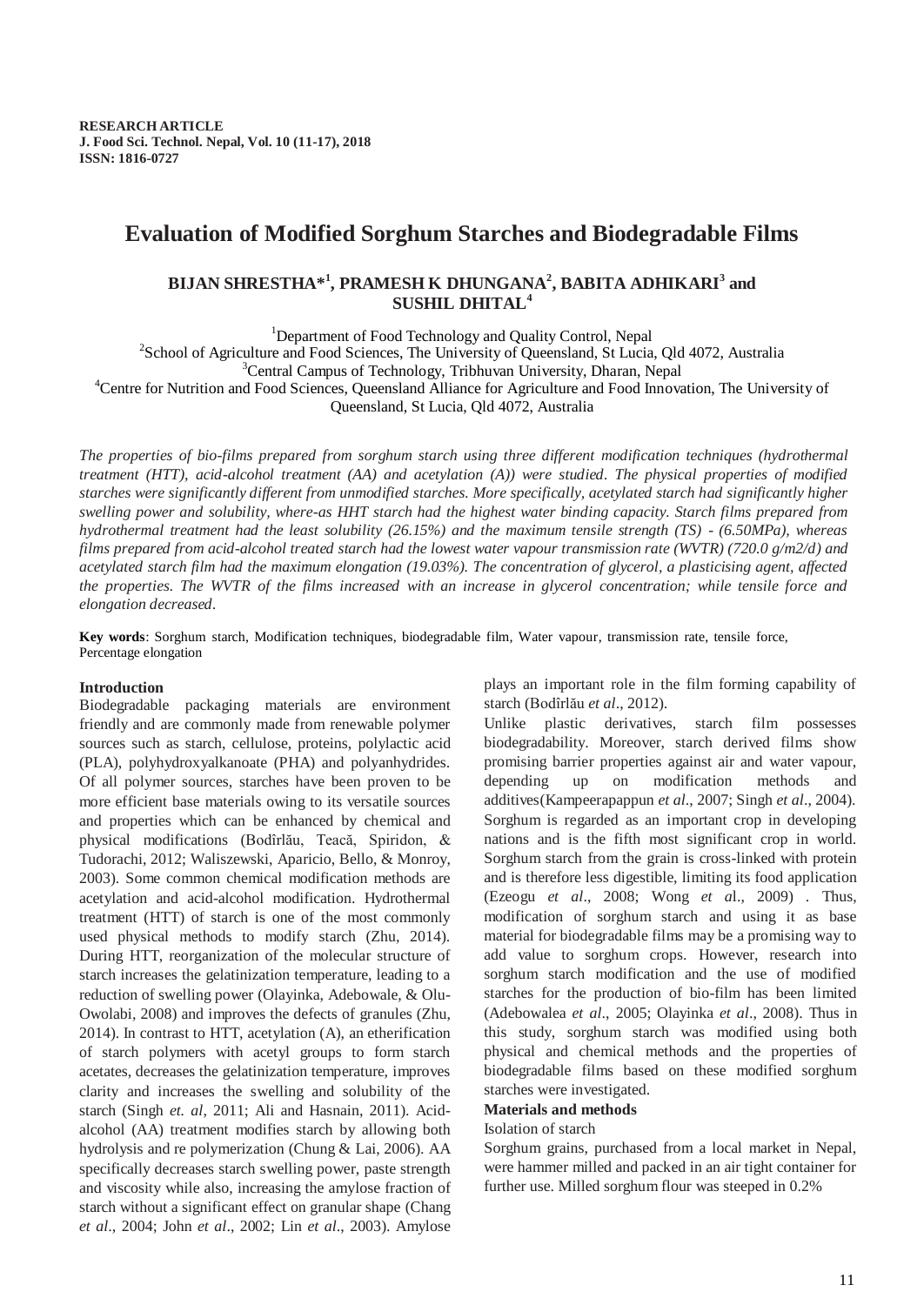NH4OH solution (1:5) and continuously stirred for 5 minutes to suspend the starch in the solution. The slurry was centrifuged at 2500 rpm for 5 minutes. The supernatant was discarded and the top, brown-yellow, protein layer was removed as described by Marshall [\(1969\)](#page-6-4). The residual white starch layer was re-suspended in distilled water, centrifuged and the top brown-yellow protein layer was removed by decanting. The process of re-suspension of starch and removal of protein layer was repeated until there was no longer any visible protein present. The starch concentrate was then re-suspended in distilled water. The concentrate was passed through 75 µm mesh sieve and the starch solution obtained was filtered through Buchner's funnel under vacuum. The washed starch cake was dried at 50 $^{\circ}$ C, manually ground and again passed through 75  $\mu$ m sieve and stored in airtight container at ambient temperature for further use.

### Analysis of sorghum starch

Moisture (AOAC 925.10), and starch content (AOAC 996.11) were determined according to AOAC [\(2005\)](#page-5-8). Starch recoveries were expressed as percentage yields based on weight.

Modification of starch

The native (N) sorghum starch was modified by three modification methods namely hydrothermal treatment (HTT), acetylation (A) and acid-alcohol treatment (AA). HTT, A and AA modifications were conducted as described by Collado *et al*. [\(2001\)](#page-5-9), Bello-Perez *et al*. [\(2000\)](#page-5-10) and Chang *et al*. [\(2006\)](#page-5-11) respectively.

Physico-chemical characteristics of native and modified starch

Starch swelling power and solubility were determined by the method described by Subramanian, Hoseney, & Bramel-Cox [\(1994\)](#page-6-5). Water binding capacity (WBC) of the sample starch was determined using the method described by Medcalf and Gilles [\(1965\)](#page-6-6). The acetyl group (AG, expressed as percentage dry basis) and the degree of substitution (DS) of sorghum starch were determined according to Smith [\(1967\)](#page-6-7).

Preparation of starch films

The starch films were prepared according to the method described by Müller *et al*. [\(2008\)](#page-6-8) with minor modifications. The films were prepared by a casting technique using a film-forming solution containing 5% of native or modified sorghum starch. Glycerol at various concentrations (0.25, 0.35 and 0.45 g/g dry starch) was used as plasticizer. The mixture was heated to boiling temperature with constant stirring for 10 minutes by magnetic stirrer on a hot plate. The mixture was then cooled until the bubbles vanished, and 45ml of mixture was poured homogenously into the non-sticky plastic trays of diameter 13cm. The trays containing the film forming solution were then dried in a cabinet drier at 50°C for 5h. The dried films were peeled from the trays and kept in air tight polyethylene bags until further analysis.

Analysis of starch based films

Film thickness was determined using a micrometer screw gauge. The film thickness was measured at 5 different points for each sample. The percent solubility was measured as a percentage of dry matter remaining in the film after being immersed in water for 24h [\(Irissin-Mangata](#page-5-12)  *et al*[., 2001\)](#page-5-12). The tensile force and elongation of sample films were measured according to the standard method D882-02 ASTM [\(2006\)](#page-5-13) at room temperature using a texture analyser (TA.XTplus model, Stable Micro Systems). Samples of each film, measuring 100 x 35 mm (length x breadth), were analysed. Initial grip separation and crosshead speed were set at 50 mm and 50 mm/min, respectively. Tensile strength was calculated by dividing the maximum force by initial specimen cross-sectional area. Percent elongation at break was calculated as follows:

 $E = 100$  X (Da – Db)/ Db

Where, Da and Db were the distance between grips holding the specimen before elongation and after the break of the specimen respectively.

2.6.1 Water Vapour Transmission Rate (WVTR)

WVTR (g water/m2/d) of the plasticized sorghum starch film was measured as described by [Robertson \(2006\)](#page-6-9). A film of 2.5 cm diameter was used to seal a testing cup containing anhydrous calcium chloride (75% by volume of cup). The cup was then placed in a controlled chamber with relative humidity (RH) of 75% and temperature ranging from 27 to 30ºC. The weight of the cup was measured intermittently at intervals of 24h up to 6 days. The weight of the arrangement was plotted against time, and WVTR was calculated from the slope of curve.

# 2.7 Statistical analysis

The data was analyzed by statistical software, GenStat discovery edition 3 (2008). Differences between group means were investigated by analysis of variance (ANOVA). Statistical significance was set at a 0.05 probability level and experiments were performed in triplicate.

#### **Results and discussion**

Starch extracted from sorghum was analysed to determine moisture and starch content, which were found to be 10.65 % (wet basis) and 95.63% (dry basis) respectively. The starch content in the extracted sample was similar to the results obtained by Marshall [\(1969\)](#page-6-4) and Sira and Amaiz (2004) in pigmented sorghum. The yield of starch was 47% which is slightly higher than that obtained by Sira and Amaiz (2004).

Physicochemical properties of native and modified sorghum starches

#### Swelling power and solubility

Swelling power is a measure of a swollen starch granules' ability to occlude water. This reflects the degree of damage inflicted upon granular structure and the formation of new binding sites on the granular surface. The swelling power of native starch (N) was found 25.23% whereas, for modified starch, the mean swelling power was 24.67%, 26.09% and 29.22% for hydrothermal treated (HTT), acid-alcohol treated (AA) and acetylated (A) starches respectively.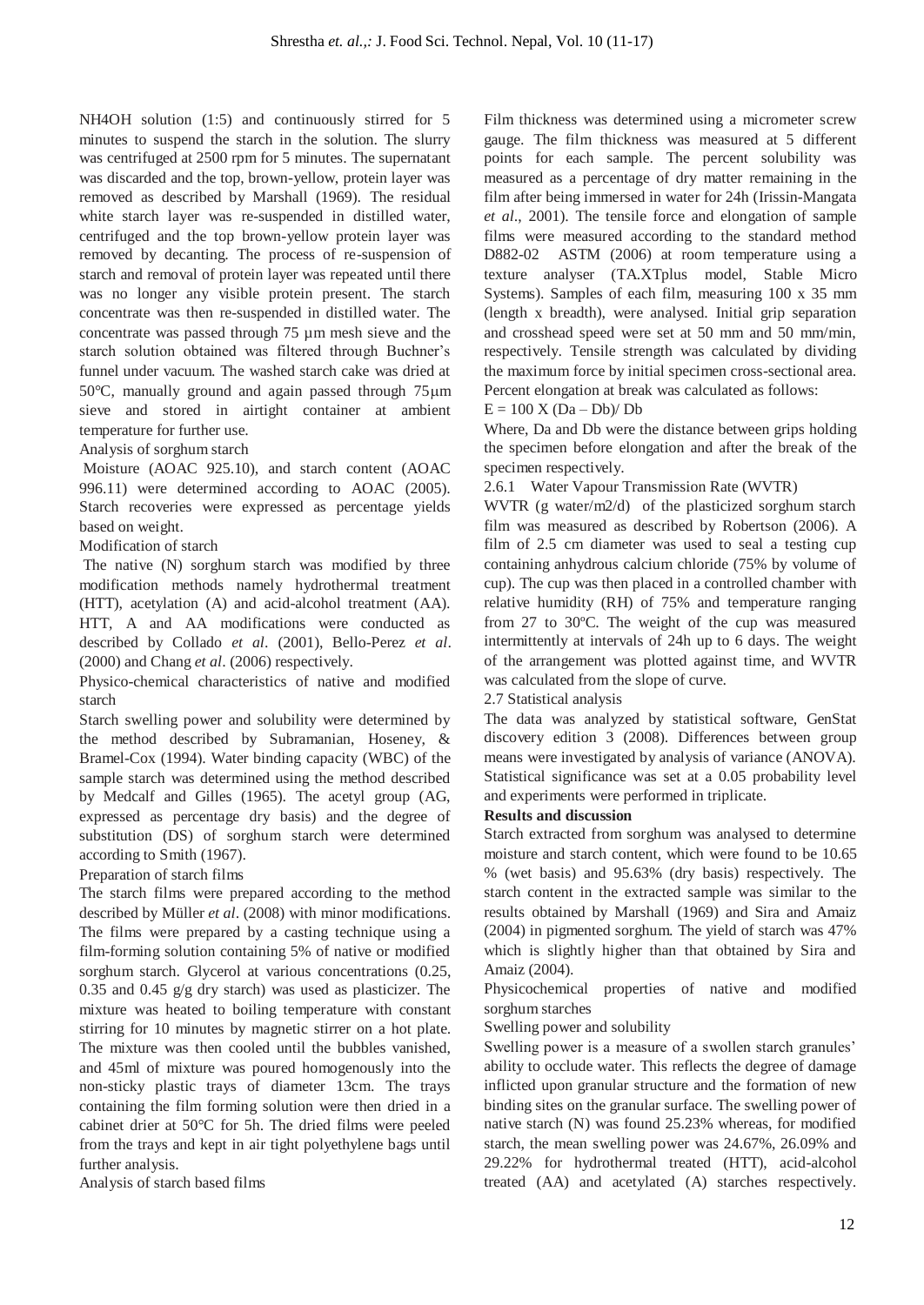Similarly, the solubility of native starch was found to be 13.63% whereas, for modified starches, the values were found to be 12.85%, 14.75% and 24.52% for HTT, AA and A starches respectively.

The results obtained showed no significant difference (P>0.05) between percentage solubility of HTT and native starches, however, AA and A starches varied significantly (P<0.05) when compared to native starches. The percentage solubility of the modified starches (HTT, AA and A) varied significantly (P<0.05) when compared to each other.

The acetylated sorghum starch sample showed highest solubility and swelling power, 24.52% and 29.01% respectively. This is in agreement with [Lawal \(2004\)](#page-5-14) who demonstrated that acetylation increases swelling power and solubility of maize starch. Acetylation causes rapid hydration of starch granules and eventually increases solubility and swelling power.

The solubility and swelling power of the HTT sorghum starch sample was less than that of native sorghum starch sample. HTT starch had the lowest level of swelling power which is similar to results found by Olayinka *et al*.,[\(2008\)](#page-6-1) and Zavareze *et al*., [\(2010\)](#page-6-10). This decrease in swelling power is possibly due to the separation of the double helix present in crystalline lamellae of the starch granule and interactions between amylose–amylose and amylopectin– amylopectin.

Water binding capacity

Water Binding Capacity (WBC) of modified starch corresponds to the change in its affinity towards water. WBC of native sorghum starch was 261% which was significantly different (P<0.05) from modified starches. Acid-alcohol (AA) modification decreased the water binding capacity up to 171%, whereas hydrothermal treatment (HTT) increased the water binding capacity to 310%. This result was similar to the findings reported by Olayinka *et al*. [\(2008\)](#page-6-1). It has been proposed that HTT increases the hydrophilic tendency of starches increasing the water binding capacity [\(Abraham, 1993\)](#page-5-15) where as engagement of the hydroxyl groups to form hydrogen and covalent bonds between starch chains restricts the water binding in acetylated starches [\(Hoover & Sosulski, 1986\)](#page-5-16). Similarly, the differences in the availability of water binding sites among the starches may have also contributed to variation in water binding capacity as observed for AA starch, where a reduction of amorphous regions after AA treatment has been reported.

#### Degree of substitution of acetylated starch

The degree of substitution of acetyl groups has been related to extensibility and the moisture affinity of starch based bio-films. The acetyl group content on the acetylated sorghum starch was found to be 2.70%. Similarly the degree of acetylation was found 0.104 which lies in between the food application regions (0.01-0.2) recommended by Graaf *et al*.[\(1998\)](#page-5-17). Although the degree of substitution was much lower than maximum possible limit, 3 (Xu *et al*[., 2004\)](#page-6-11), these values fall within the limit reported by Raina *et al* [\(2006\)](#page-6-12) and (Singh *et al*[., 2004\)](#page-6-2) for Indian rice starches and corn starches, respectively.

Physicochemical properties of biodegradable starch based films

#### Thickness

The thickness of the coating film determines the resistance a film can offer to heat and mass transfer across it. The flux reduces with an increase in thickness for same type of film. Film thickness varied from 80 µm to 116 µm. There were no significant differences (P>0.05) among thickness of films prepared from different modifications (viz. HTT, AA and A) within the same glycerol concentration. In addition, each of the films prepared from different modifications did not vary individually in terms of thickness with the film prepared from native starch. A possible reason for these results might be that there is no difference in free space within the starch network of differently treated starch films. Increased thickness may be more resistant to mass transfer across the film. However, increasing the amount of plasticizer may occupy more space causing the film to thicken. This theory was supported by our results. The increase in glycerol concentration significantly increased the film thickness. Films containing the lowest glycerol concentration (i.e. 0.25g/g) were thinner (0.0828mm) than the films containing the highest glycerol concentrations (i.e. 0.45g/g) which were the thickest (0.1057mm). These results were in agreement with results published by Laohakunjit and Noomhorm [\(2004\)](#page-5-18). Solubility

Solubility in water is an important property of starch based films. Statistical analysis showed modification had a significant effect  $(P<0.05)$  on the solubility of films. The maximum solubility of the films were at 0.35g/g glycerol for native and acetylated starch, while AA and HTT starch films had the maximum solubility at 0.45g/g glycerol. Among the modified starch, films prepared from hydrothermal modified starches had the lowest solubility in water (26.15%) whereas films prepared from acetylated starch had the highest solubility (36.31%). HTT favours the complex formation between amylose–amylose and amylopectin–amylopectin [\(Zavareze](#page-6-10) *et a*l., 2010) resulting in decreased solubility, while cumulative hydrophilicity from both acetyl groups [\(Yue Xu](#page-6-13) *et al*., 2010) and glycerol [\(Laohakunjit & Noomhorm, 2004\)](#page-5-18) could be attributed to increased solubility. Potential applications may require both water solubility and insolubility. Insolubility is required to enhance product integrity and water resistance. However, higher water solubility of the film before product consumption may be useful for encapsulation of food or additives [\(Bertuzzi, Armada, & Gottifredi, 2007\)](#page-5-19).

In the study, glycerol had profound impact  $(P<0.05)$  on the solubility of films. There is increase in glycerol concentration increased the solubility of the films. The results may be due to an increased hydrophilicity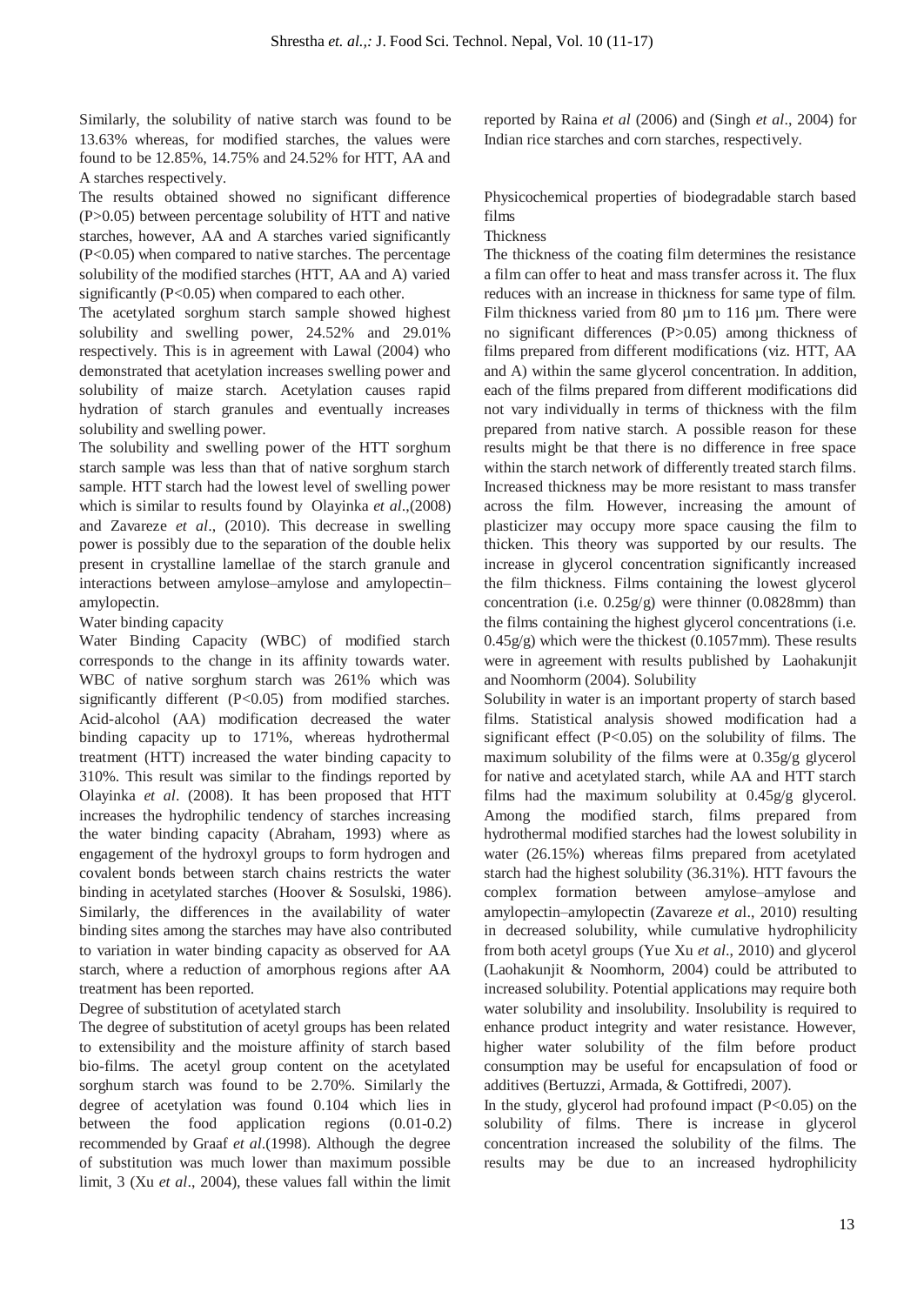attributable to added glycerol. These results are in accordance with the findings of Bertuzzi *et al*. [\(2007\)](#page-5-19). Tensile strength

Modification methods and glycerol concentration affected the Tensile Strength (TS) of the film samples significantly (P<0.05). TS ranged from 0.19 MPa (A starch at  $0.35g/g$ glycerol) to 6.50 MPa (HTT starch with 0.25g/g glycerol). A higher TS film could be suitable for tight packaging of food materials. The maximum TS for N, HTT and A starch film were found at 0.25g/g glycerol concentration. The maximum TS of AA starch film, on the other hand, was found at 0.35g/g glycerol concentration. Plasticizers extend, dilute and soften the structure, increasing chain mobility of the starch. With the exception of AA film, the results were similar to Shi *et al*. [\(2008\)](#page-6-14). The low tensile force found for AA film may be due to weak bonds which have been re-structured during film formation. Glycerol concentrations had significant negative effect (P<0.05) on the mean TS of films. There was a drastic reduction on TS of film when glycerol concentration was increased from  $0.25g/g$  to  $0.35g/g$  compared to an increase of  $0.35g/g$  to 0.45g/g. Although this variation is not clearly understood, almost degradation of mechanical integrity due to 0.35g/g glycerol concentration could be hypothesized. A similar trend in rice starch film has been previously reported by Laohakunjit and Noomhorm [\(2004\)](#page-5-18). Matta *et al*. [\(2011\)](#page-6-15) also found that an increase in glycerol content decreases the TS of starch based films.

#### Percent elongation

Percent Elongation (PE) is the extent to which film stretches before breaking when subjected to tensile force. Greater elongation reflects greater flexibility. The percent elongation varied from 2.00 (native starch at 0.45g/g glycerol) to 19.02 (acetylated starch at 0.25g/g glycerol). Acetylated film could with stand mechanical damage when used in machine and rough handling during food processing due to its higher elongation power. Among the various modifications, the maximum PE for N and HTT starch film was found at 0.35g/g glycerol, while 0.25g/g glycerol resulted in the maximum elongation for AA and A starch film. Films from both N and HTT starch showed an initial increase upto 0.35g/g glycerol concentration but decrease in elongation when glycerol concentration was further increased to 0.45g/g. The trend is in agreement with the report found by Laohakunjit and Noomhorm [\(2004\)](#page-5-18). However, the effect of glycerol concentration analysed at P<0.05 showed a significant negative correlation with film PE when the mean values for all films were taken into considerations. Muscat *et al*. [\(2012\)](#page-6-16) also reported that lower the glycerol concentration, higher the percent elongation. Therefore, it could be proposed that glycerol can add extensibility to some extent by forming new bonds by engaging hydroxyl groups. Conversely, excess glycerol may over-soften the film, decreasing film elongation power.

Water Vapour Transmission Rate

WVTR of materials, such as starch film, reflects the sensitive of the material to moisture and thus the suitability of the material as a food packaging materials. The WVTR of the film samples films ranged from 680-890 g/m2/d. In every treatment, WVTR increased with an increase in glycerol concentration. The high affinity of water to glycerol may be the reason behind this positive relation. The addition of plasticizer increases the molecular mobility of the film, simultaneously increasing the diffusivity of the permeating molecules and thus increasing overall permeability [\(Arvanitoyannis, Kalichevsky, Blanshard, &](#page-5-20)  [Psomiadou, 1994;](#page-5-20) [Biliaderis, Lazaridou, & Arvanitoyannis,](#page-5-21)  [1999\)](#page-5-21). ANOVA of WVTR, with respect to glycerol concentration, demonstrated that WVTR increased significantly when glycerol concentration was increased from  $0.25g/g$  to  $0.35g/g$ ; however, further increases in glycerol concentration did not significantly affect WVTR . These findings signified that a saturation level may be reached after 0.35g/g glycerol concentration. Muscat *et al*  [\(2012\)](#page-6-16) also reported correlation between WVTR and glycerol concentration in their study of high and low amylose starch film formed with glycerol and xylitol. The maximum WVTR reached in present study (890 g/m2/d) was much lower than the WVTR reported by [Kampeerapappun](#page-5-5) *et al*. (2007) and Laohakunjit and Noomhorm [\(2004\)](#page-5-18) which were both above 1500g/m2/d.



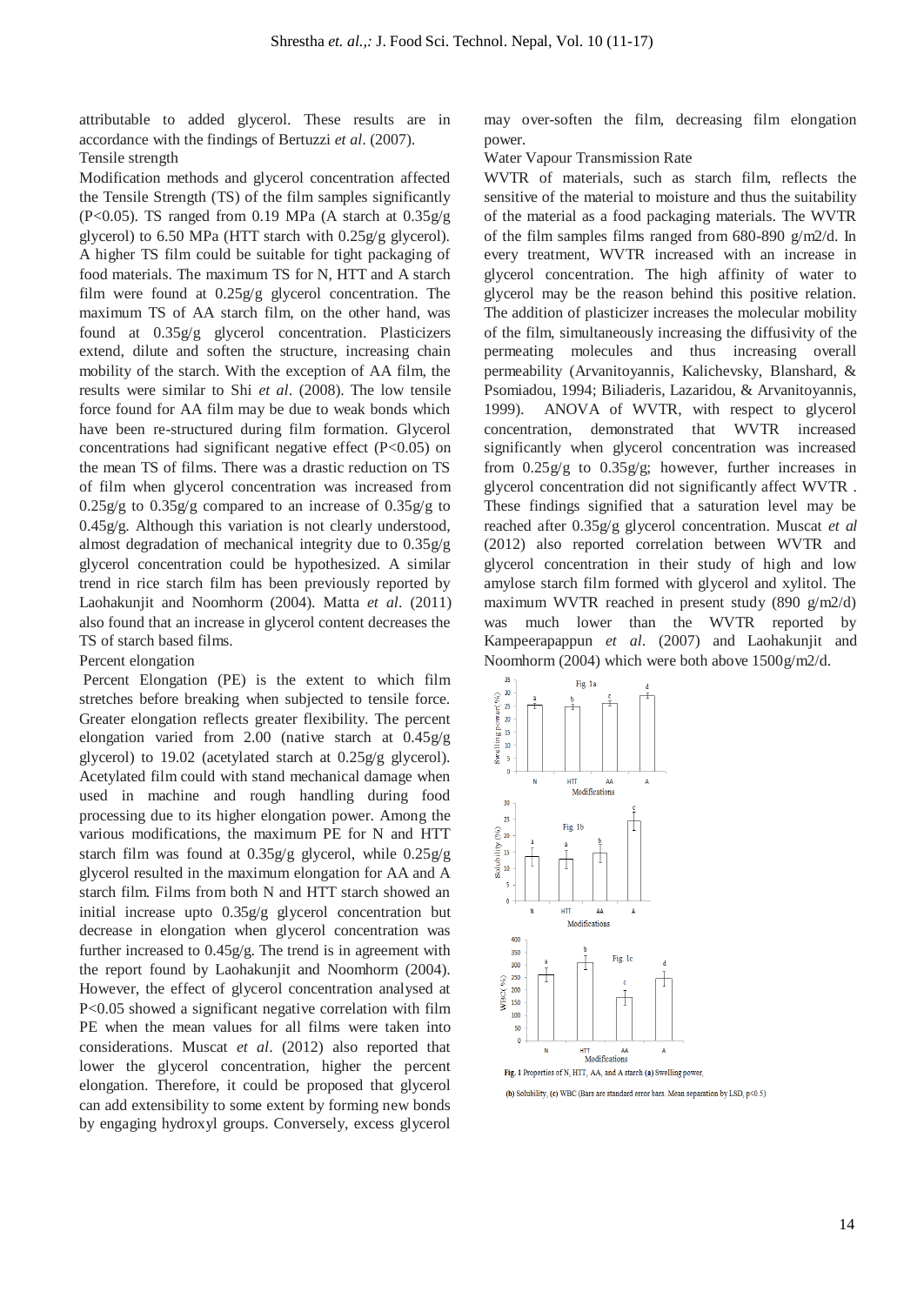



Fig. 2 Properties of N, HTT, AA, and A films prepared at glycerol concentration of 0.25, 0.35 and 0.45 g/g dry starch (a) Thickness (mm), (b) Solubility, (c) Tensile strengths, (d) Elongation(%), (e) WVTR of films as affected by modification and glycerol concentration





Fig. 3 Properties of film affected by glycerol concentrations

(a) Thickness (b) Solubility (c) Tensile Strength (d) Percent elongation

(e) WVTR of films as. Mean is calculated combining corresponding values

from all treatments.(Bars are standard error bars. Mean separation by LSD, p<0.5)

#### **Conclusion**

Modifications improved the physicochemical properties of starch. Acetylated starch showed maximum solubility and swelling power, while hydrothermally treated starch showed highest water binding capacity. The addition of glycerol in starch film changed the film properties to varying degrees, depending upon their glycerol concentration and the method of modification Film thickness increased with glycerol concentration. An

increase in plasticizer concentration increased the film solubility and WVTR; while percentage elongation and tensile force decreased. Of the three modifications, hydrothermal treatment decreased solubility and increased both tensile force and elongation. Acid-alcohol treated starch film had the lowest WVTR.

#### **Acknowledgments**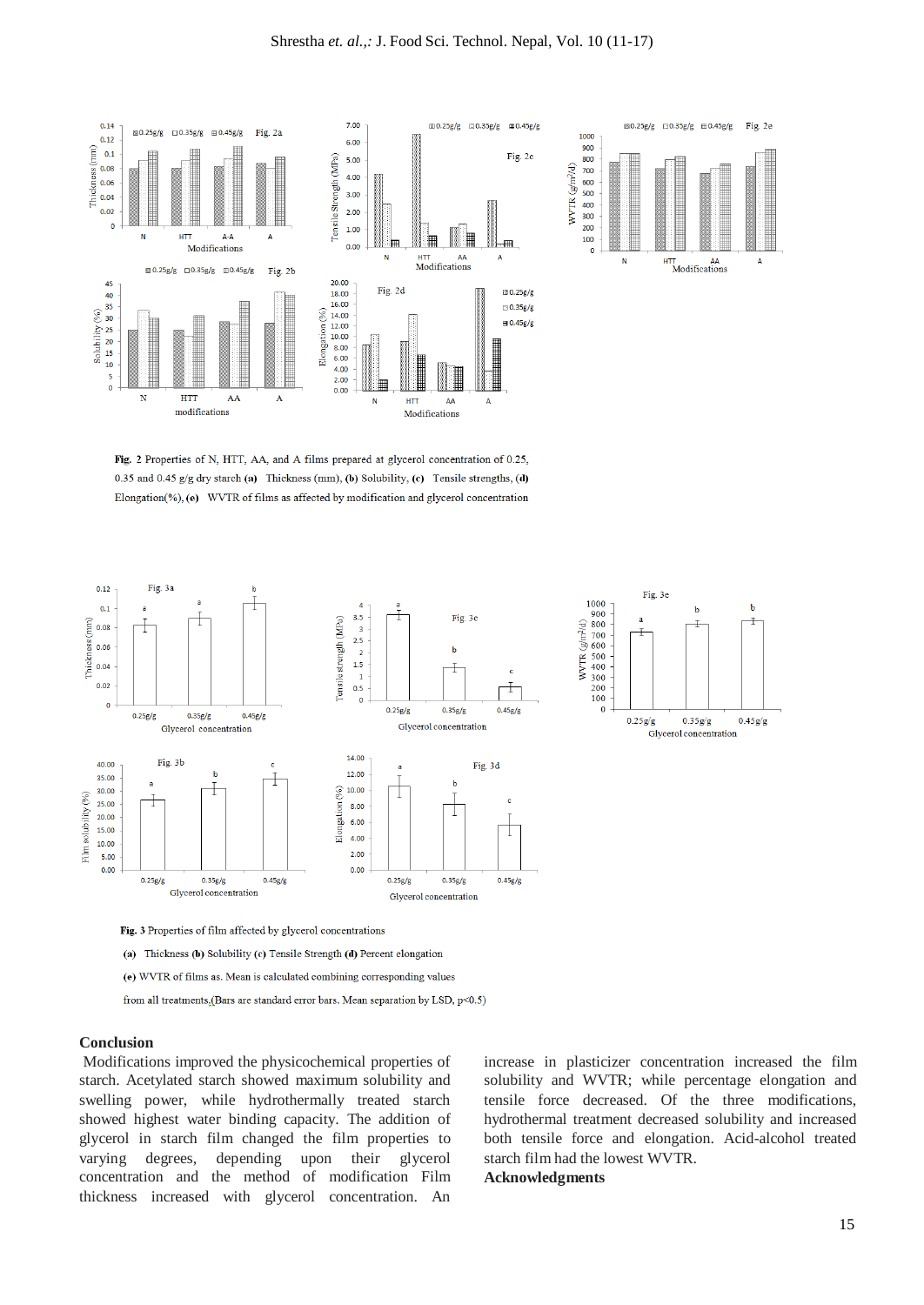The authors express their gratitude to the Subject Instruction Committee, Central Campus of Technology, Tribhuwan University, Nepal for supporting the project.

## **References**

<span id="page-5-15"></span>Abraham, T. E. (1993). Stabilization of paste viscosity of cassava starch by heat moisture treatment. Starch/Stärke, 45(4), 131-135.

<span id="page-5-7"></span>Adebowalea, K., Olu-Owolabi, B., Olayinka, O., & Lawal, O. (2005). Effect of heat moisture treatment and annealing on physicochemical properties of red sorghum starch. African Journal of Biotechnology, 4(9), 928-933.

Ali, T. H. and Hasnain, A. (2011). Functional and Morphological Characterization of Low-Sunstituted Acetylated White Sorghum (Sorghum bicolor) Starch. International J. Polymer Anal. Charct., 16: 187-198.

<span id="page-5-8"></span>AOAC. (2005). Official methods of analysis (18th ed. ed.): Association of Official Analytical Chemists, MD, USA

<span id="page-5-20"></span>Arvanitoyannis, I., Kalichevsky, M., Blanshard, J., & Psomiadou, E. (1994). Study of diffusion and permeation of gases in undrawn and uniaxially drawn films made from potato and rice starch conditioned at different relative humidities. Carbohydrate Polymers, 24(1), 1-15.

<span id="page-5-13"></span>ASTM. (2006). Test method for tensile properties of thin plastic sheeting, D 882-02. Annual Book of ASTM: American Society for Testing and Materials, Philadelphia.

<span id="page-5-10"></span>Bello‐Pérez, L. A., Agama‐Acevedo, E., Sáyago‐Ayerdi, S. G., Moreno‐Damian, E., & Figueroa, J. (2000). Some structural, physicochemical and functional studies of banana starches isolated from two varieties growing in Guerrero, México. Starch‐Stärke, 52(2‐3), 68-73.

<span id="page-5-19"></span>Bertuzzi, M., Armada, M., & Gottifredi, J. (2007). Physicochemical characterization of starch based films. Journal of Food Engineering, 82(1), 17-25.

<span id="page-5-21"></span>Biliaderis, C., Lazaridou, A., & Arvanitoyannis, I. (1999). Glass transition and physical properties of polyolplasticised pullulan–starch blends at low moisture. Carbohydrate Polymers, 40(1), 29-47.

<span id="page-5-0"></span>Bodîrlău, R., Teacă, C.-A., Spiridon, I., & Tudorachi, N. (2012). Effects of chemical modification on the structure and mechanical properties of starch-based biofilms. Monatshefte für Chemie - Chemical Monthly, 143(2), 335- 343. doi: 10.1007/s00706-011-0659-3

<span id="page-5-11"></span>Chang, Y.-H., Lin, J.-H., & Chang, S.-Y. (2006). Physicochemical properties of waxy and normal corn starches treated in different anhydrous alcohols with hydrochloric acid. Food Hydrocolloids, 20(2), 332-339.

<span id="page-5-2"></span>Chang, Y.-H., Lin, J.-H., & Lii, C.-y. (2004). Effect of ethanol concentration on the physicochemical properties of waxy corn starch treated by hydrochloric acid. Carbohydrate Polymers, 57(1), 89-96.

<span id="page-5-1"></span>Chung, Y.-L., & Lai, H.-M. (2006). Molecular and granular characteristics of corn starch modified by HCl-methanol at different temperatures. Carbohydrate Polymers, 63(4), 527- 534.

<span id="page-5-9"></span>Collado, L., Mabesa, L., Oates, C., & Corke, H. (2001). Bihon‐Type Noodles from Heat‐Moisture‐Treated Sweet Potato Starch. Journal of Food Science, 66(4), 604-609.

<span id="page-5-6"></span>Ezeogu, L. I., Duodu, K. G., Emmambux, M. N., & Taylor, J. R. (2008). Influence of cooking conditions on the protein matrix of sorghum and maize endosperm flours. Cereal Chemistry, 85(3), 397-402.

<span id="page-5-17"></span>Graaf, d. R. A., Broekroelofs, A., & Janssen, L. (1998). The acetylation of starch by reactive extrusion. STARCH-STUTTGART-, 50, 198-205.

<span id="page-5-16"></span><span id="page-5-12"></span>Hoover, R., & Sosulski, F. (1986). Effect of Cross-Linking on Functional Properties of Legume Starches. Starch‐Stärke, 38(5), 149-155.

Irissin-Mangata, J., Bauduin, G., Boutevin, B., & Gontard, N. (2001). New plasticizers for wheat gluten films.

<span id="page-5-3"></span>European Polymer Journal, 37(8), 1533-1541. John, J., Raja, K., Rani, S., Moorthy, S., & Eliasson, A. (2002). Properties of arrowroot starch treated with aqueous HCl at ambient temperature. Journal of Food Science, 67(1), 10-14.

<span id="page-5-5"></span>Kampeerapappun, P., Aht-ong, D., Pentrakoon, D., & Srikulkit, K. (2007). Preparation of cassava starch/montmorillonite composite film. Carbohydrate Polymers, 67(2), 155-163.

<span id="page-5-18"></span>Laohakunjit, N., & Noomhorm, A. (2004). Effect of plasticizers on mechanical and barrier properties of rice starch film. Starch‐Stärke, 56(8), 348-356.

<span id="page-5-14"></span>Lawal, O. S. (2004). Succinyl and acetyl starch derivatives of a hybrid maize: physicochemical characteristics and retrogradation properties monitored by differential scanning calorimetry. Carbohydrate research, 339(16), 2673-2682.

<span id="page-5-4"></span>Lin, J.-H., Lee, S.-Y., & Chang, Y.-H. (2003). Effect of acid–alcohol treatment on the molecular structure and physicochemical properties of maize and potato starches. Carbohydrate Polymers, 53(4), 475-482. doi: [http://dx.doi.org/10.1016/S0144-8617\(03\)00145-0](http://dx.doi.org/10.1016/S0144-8617(03)00145-0)